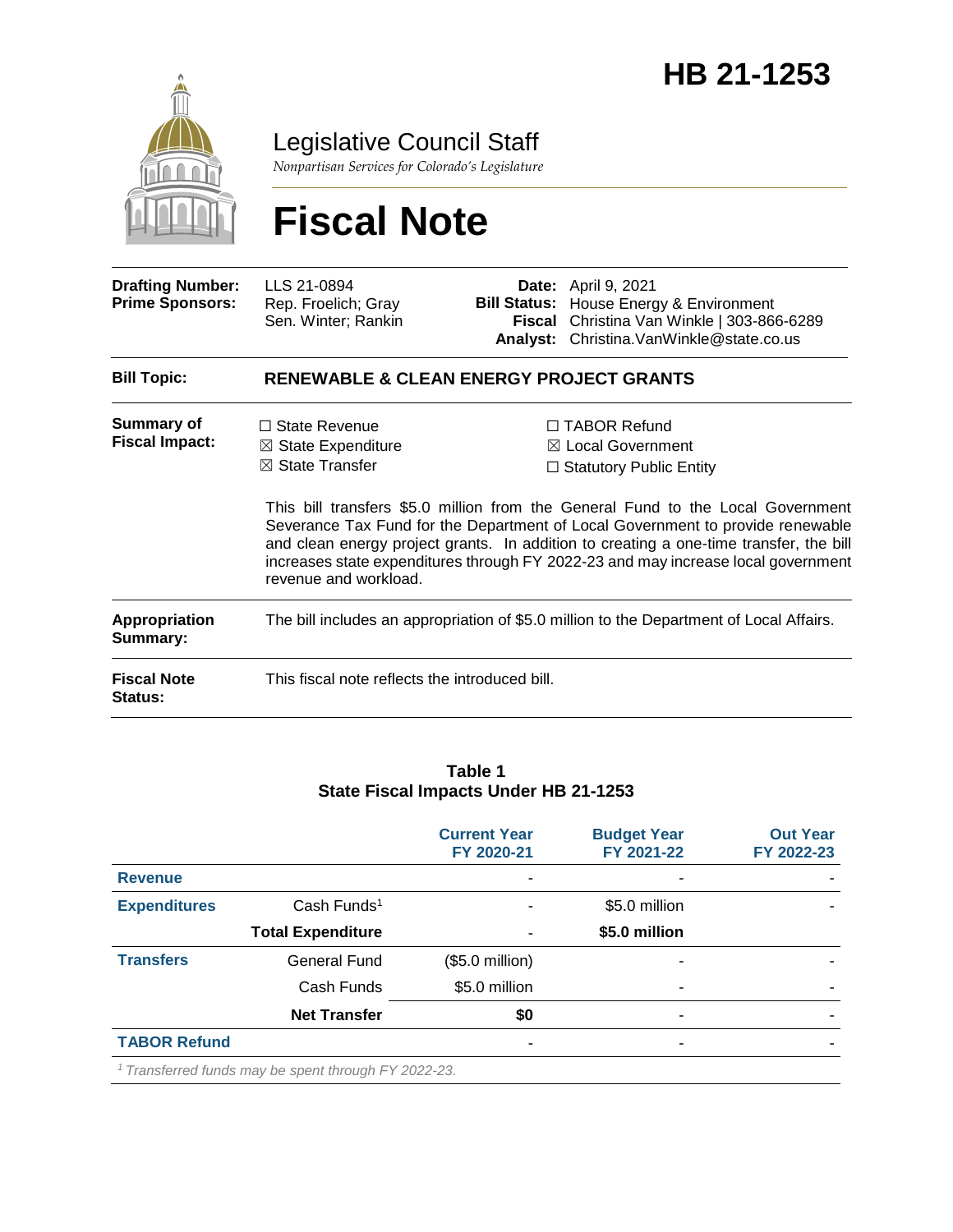Page 2

## Page 2<br>April 9, 2021 **HB 21-1253**

#### **Summary of Legislation**

The bill transfers \$5.0 million from the General Fund to the Local Government Severance Tax Fund in FY 2020-21 and appropriates the money to the Department of Local Affairs (DOLA). DOLA is directed to award the money by August 15, 2021, or as soon as possible thereafter to provide grants for renewable and clean energy implementation projects that meet the department's eligibility criteria for funding under the renewable and clean energy initiative program. DOLA is encouraged to prioritize communities with sparse renewable and clean energy infrastructure, and to consider geographic diversity when making grants. Transferred funds are appropriated to DOLA through FY 2022-23. DOLA must report to the General Assembly regarding the grants awarded in the 2022 SMART Act hearing.

#### **Background**

DOLA launched the renewable and clean energy program in 2019 to support Colorado's goal of reaching 100 percent renewable energy by 2040. Funding is awarded for the planning and implementation of renewable energy projects. As of January 2021, around \$15.0 million has been awarded for renewable and clean energy projects. Local governments are required to contribute a minimum of 25 percent match.

#### **State Transfers**

In the current FY 2020-21, the bill transfers \$5.0 million from the General Fund to the Local Government Severance Tax Fund.

#### **State Expenditures**

Between the current FY 2020-21 and FY 2022-23, the bill increases state expenditures by a total of \$5.0 million from the Local Government Severance Tax Fund to award renewable and clean energy grants. DOLA can administer this program within existing resources.

#### **Local Government**

The bill increases workload for local governments that apply for a grant, and increases revenue and expenditures for local governments that receive a grant and to implement a renewable and clean energy project.

#### **Effective Date**

The bill takes effect upon signature of the Governor, or upon becoming law without his signature.